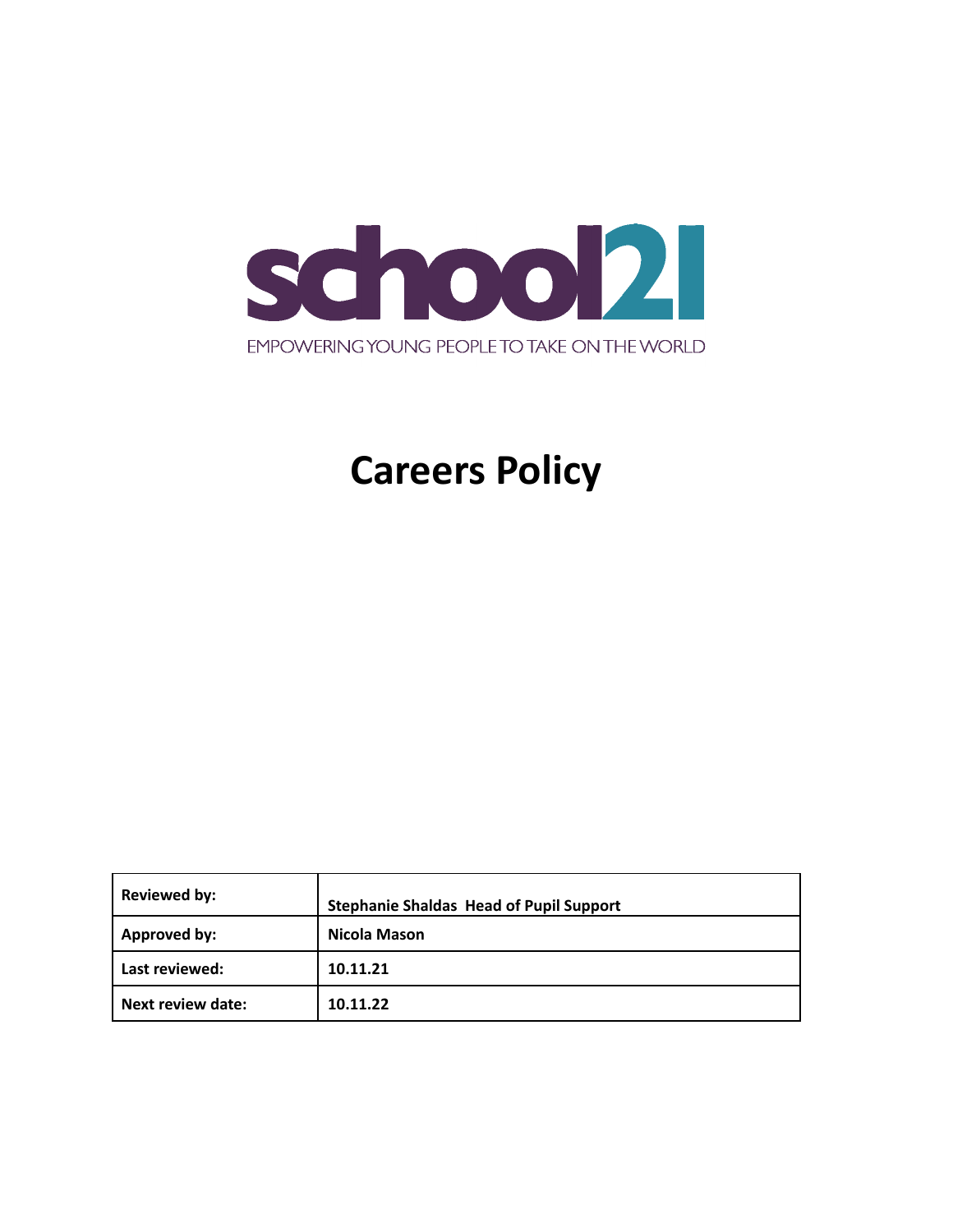## **Careers Policy**

#### **Aims:**

Careers education and guidance at School 21 is developed through Coaching, Curriculum 21, educational visits, provider visits to the school, parent/carer events and the SMSC programme. The School believes in 'Learning through Real Life activities' and this is embedded through our project based learning curriculum.

The school follows the 2014 Gatsby benchmarks for good careers guidance.

The school has a dynamic approach to careers provision across the School and is responsive to the needs of individual cohorts, and local employment pathways. It's a programme which both inspires, enriches and broadens the career prospects of all students who attend our School.

#### **Named School Careers Lead**

Cassie Cramer - Real World Learning and Partnerships Contact email - [ccramer@school21.org.uk](mailto:ccramer@school21.org.uk) Telephone Number - 0208 262 2121

#### **Benchmark 1 – a stable careers programme**

There are planned opportunities for students from Years 7 to 11 to broaden and deepen their understanding of careers and employability skills.

Below is an overview of that provision from Y7 - Y13 across the academic year.

|        | Autumn                                                                     | <b>Spring</b>            | Summer                                                     |
|--------|----------------------------------------------------------------------------|--------------------------|------------------------------------------------------------|
| Year 7 | - Project Based Learning<br>- Exhibition<br>- Careers Talk                 | - Project Based Learning | - Project Based Learning<br>- Exhibition<br>- Careers Talk |
| Year 8 | - Project Based Learning<br>- Sutton Trust University<br>Pathway Programme | - Project Based Learning | - Project Based Learning<br>- Exhibition<br>- Careers Talk |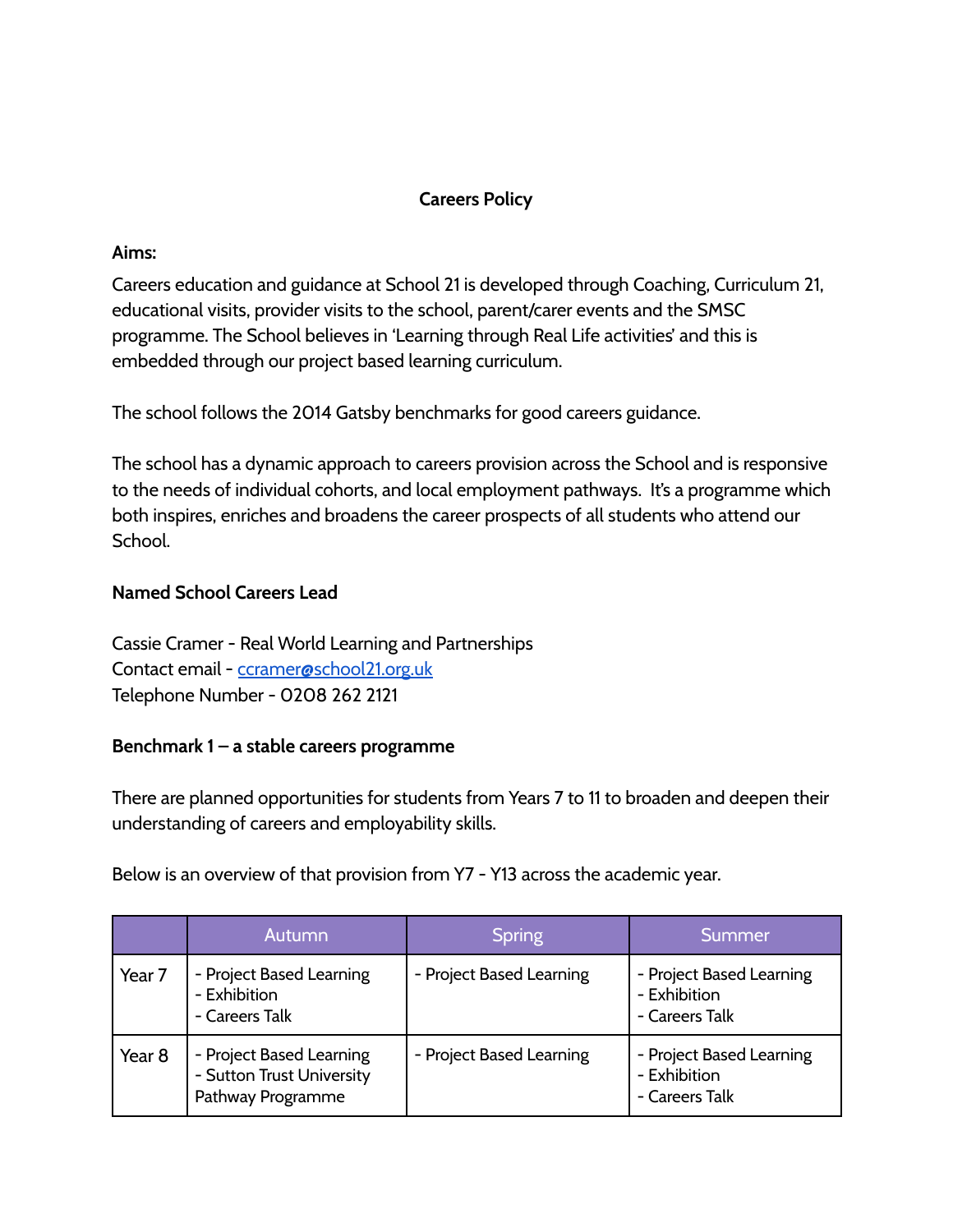|                    | - Exhibition                                                                                 |                                                                                                                                                           |                                                                                                                                                  |
|--------------------|----------------------------------------------------------------------------------------------|-----------------------------------------------------------------------------------------------------------------------------------------------------------|--------------------------------------------------------------------------------------------------------------------------------------------------|
| Year 9             | - Career talks                                                                               | - Career talks                                                                                                                                            | - Career talks<br>- Preparing for work trip                                                                                                      |
| Year 10            | - Career talks<br>- Real world learning                                                      | - Career talks<br>- Real world learning<br>- Apprenticeship workshop                                                                                      | - Career talks<br>- Real world learning<br>- University visit                                                                                    |
| Year 11            | - Career talks<br>- Apprenticeships<br>Workshop                                              | - Career talks<br>- Career afternoon                                                                                                                      | - Career talks                                                                                                                                   |
| Year <sub>12</sub> | - Career talks<br>- Career-specific mentoring                                                | - Career talks<br>- Real world learning and<br>studio<br>- Career mentoring<br>- University fair visit<br>- Higher apprenticeships<br>information session | - Career talks<br>- Real world learning and<br>studio<br>- University campus visits<br>- University application<br>support<br>- Career mentoring |
| Year <sub>13</sub> | - Career talks<br>- Real world learning and<br>studio<br>- University application<br>support | - Career talks<br>- University application<br>support                                                                                                     | - Career talks                                                                                                                                   |

# **Benchmark 2 – learning from career and labour market information**

Through the 'Partnerships Team' at School 21, we have a highly collaborative and networked approach to relationships with local and national businesses. Through the School's commitment to project based learning, and real world learning placements, we have a very dynamic and flexible approach to careers programmes that meet both the students' needs and local employment pathways.

In Middle School students have the opportunity through a range of projects to learn about different careers and industry. An example of this in Autumn 2018 is a project around artificial intelligence and robotics and the impact this will have on the future jobs market.

In the Secondary Phase, Year 9 students have a 'Ready for Work' placement Day and Year 10 students benefit from the Real World Learning Placements. Each student in Y10 will spend one afternoon a week every week on a work placement. Students will complete two work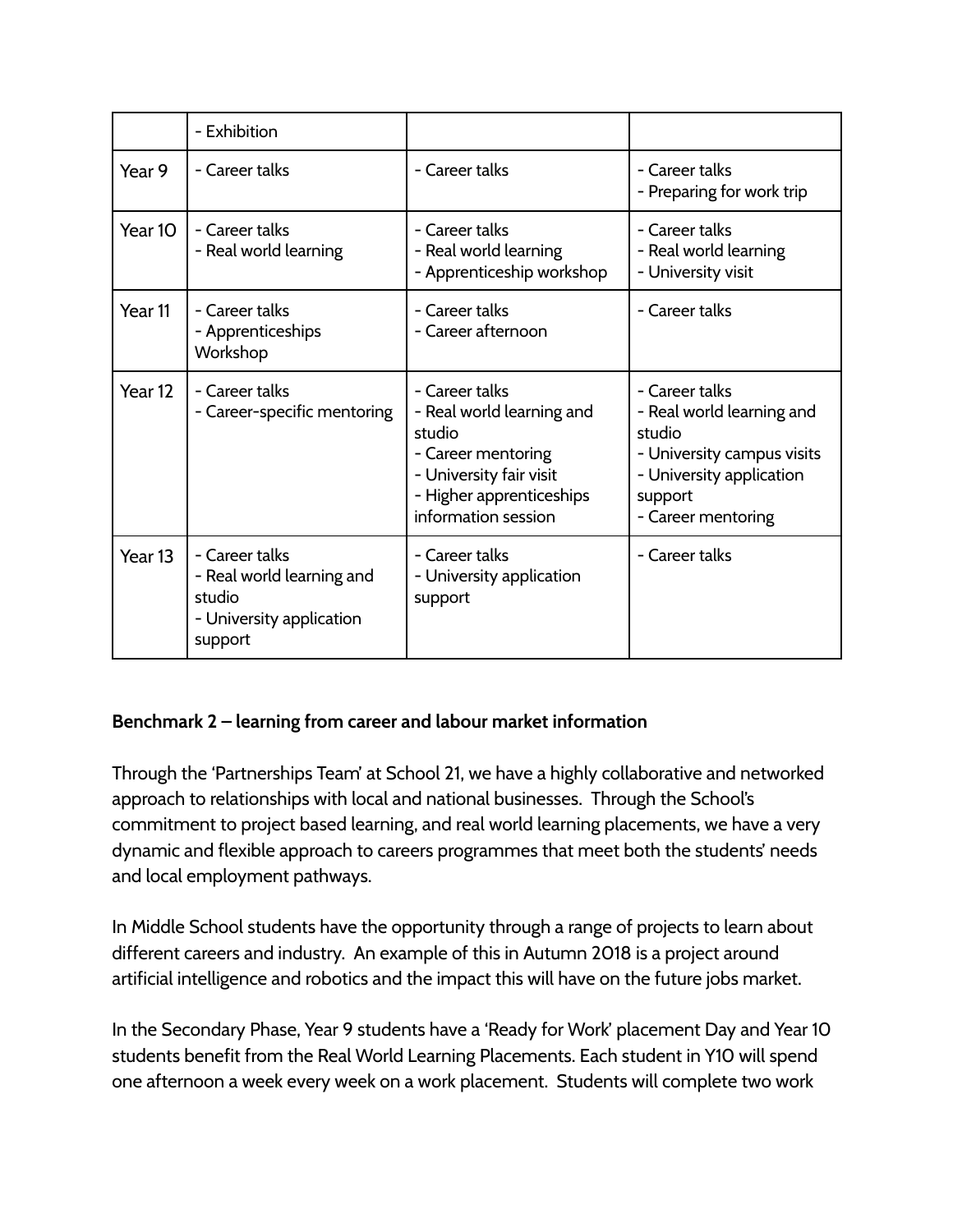placements during the course of the year and will be tasked to solve a problem for a partner organisation. The first placement lasts 17 weeks, the second lasts 13 weeks. Placements are authentic learning experiences of the real world for students.

Key Stage 4 students receive careers independent advice and guidance to prepare them for applications for post 16 education, training and employment.

## **Benchmark 3 – addressing the needs of each student**

Students receive interviews by their Coach at transition points: options interviews with a senior teacher in Year 9 and careers interviews with a professional independent careers advisor during Key Stage 4.

Real World Learning Placements in Y10 are carefully chosen by the Partnerships Team to ensure that the placements reflect the career interests and appropriate challenge for the students involved. These placements are more than just work experience weeks, where students get to work on real projects for companies across London.

## **Benchmark 4 – linking the curriculum to careers**

Teaching through a project-based learning approach gives us many opportunities to link the curriculum to careers. Please visit the school website to find out more about projects.

# **Benchmark 5 – encounters with employers and employees**

Over their time at School 21, students will have a multitude of encounters with employers and employees:

- Authentic audiences (external experts) will come in to co-deliver and critique sections of projects that students are participating in from Reception to Year 13
- Exhibitions of Beautiful work take place 2-3 times per year, and give students an opportunity to discuss their work with external experts (science work with scientists, and art work with an artist, for example)
- Work visit day in Year 9, all students spend a day at the workplace of a large employer. This experience includes a careers carousel with various employees of the company.
- Real world learning in Year 10, Year 12 and Year 13, students get the opportunity to be placed with an employer for half a day per week, every week for a term, to solve a real problem for them. Over the course of their placement, they will be exposed to